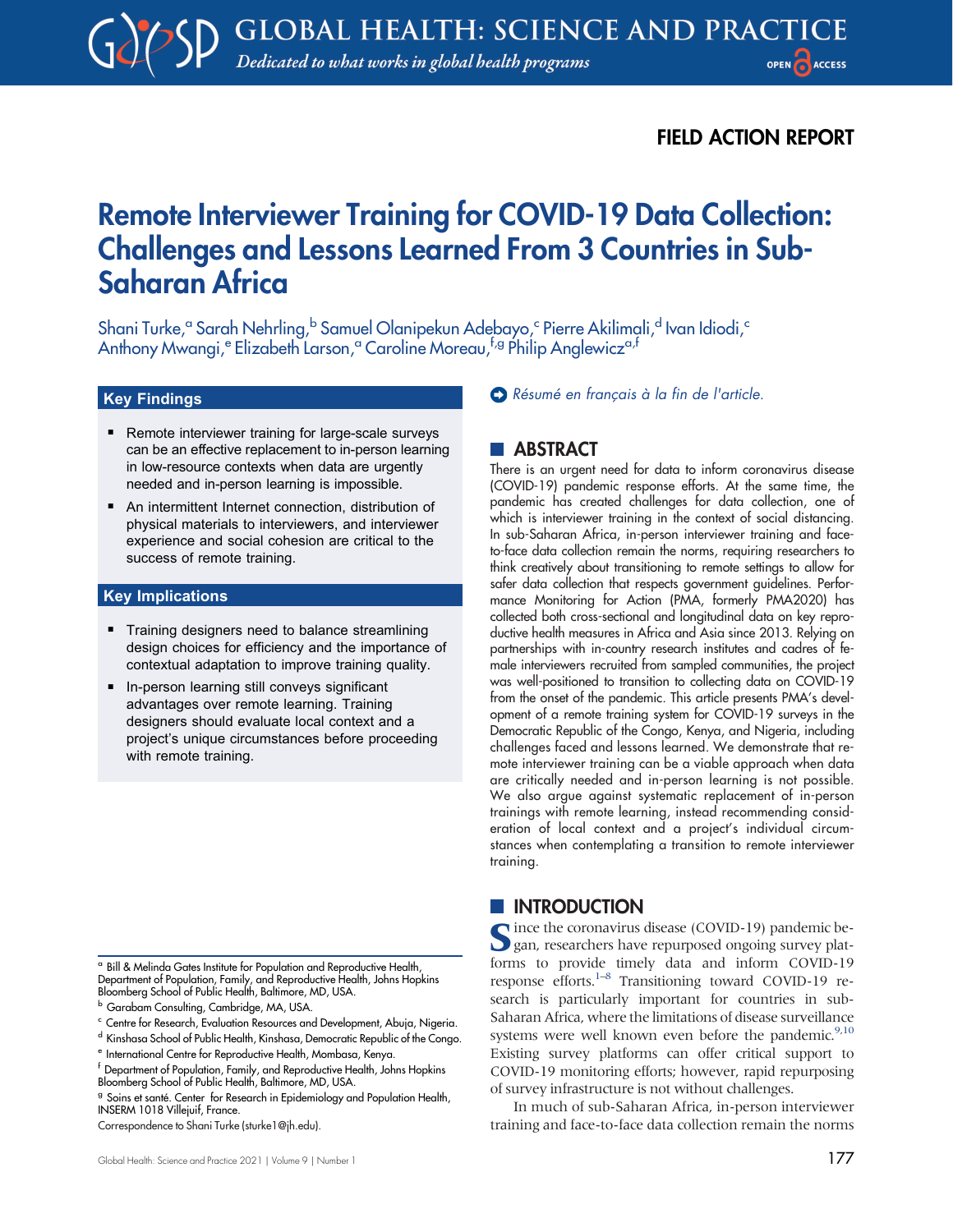**Comprehensive** interviewer training impacts data quality, so it's important to consider remote training options during the COVID-19 pandemic.

for population-based surveys, largely due to inconsistent Internet connectivity and barriers to techno-logical literacy.<sup>[11](#page-8-5)[,12](#page-8-6)</sup> However, during the COVID-19 pandemic, in-person activities may violate government restrictions and put respondents at risk of infection. As a result, some surveys have shifted to abbreviated remote trainings or have forgone formal interviewer training altogether. $2-4,6,13,14$  $2-4,6,13,14$  $2-4,6,13,14$  $2-4,6,13,14$  $2-4,6,13,14$  Comprehensive interviewer training impacts data quality, so it is important to consider remote training options un-der the current circumstances.<sup>[15](#page-8-12)–[20](#page-8-13)</sup> To date, little has been published on remote interviewer training in low-resource contexts, and what does exist lacks de-tail or is largely anecdotal.<sup>2-[4](#page-8-8)[,6](#page-8-9),[13](#page-8-10)</sup> Comprehensive documentation is necessary to better understand when remote training may be feasible and to establish best practices for remote learning in these settings.

# **PERFORMANCE MONITORING FOR ACTION**

Performance Monitoring for Action (PMA, formerly PMA2020) has collected rapid-turnaround data on family planning and other reproductive health indicators across Africa and Asia since 2013. Universities and research institutes lead implementation in each country (referred to as "country teams" in this article), recruiting female interviewers from sampled communities to conduct mobile phone-based population and facility surveys annually. Data are representative at the national or subnational level and provide timely information to policy makers on key indicators in sexual and reproductive health. The Johns Hopkins Bloomberg School of Public Health (JHSPH) and Jhpiego provide technical and coordination support. Beginning in late 2019, PMA transitioned to a panel design, with annual, inperson follow-up surveys planned over 3 years.

Preparing for PMA's baseline survey begins with a 2-week in-person training for the country team project staff and field supervisors, followed by a 2-week training of interviewers. Before each subsequent survey round, teams hold shorter refresher trainings, typically between 3 and 5 days, to review challenges from the previous round and train on new survey topics. Facilitators employ a variety of formats, including lecture, small group activities, individual assessments, and field exercises.

Country teams weighed the feasibility of remote interviewer training from home against the practicality and safety of in-person trainings during the pandemic.

In late 2019 and early 2020, teams in 4 of the 8 PMA countries—Burkina Faso, the Democratic Republic of the Congo (DRC), Kenya, and Nigeria collected baseline survey data in-person, obtaining consent and phone numbers from women willing to

participate in follow-up surveys. These teams also had previous experience with conducting remote surveys over the phone as part of PMA Agile, a separate project within the PMA platform.<sup>21</sup>

Given this background, PMA was well-poised to collect COVID-19 data remotely through phone interviews and attempt remote interviewer trainings. In March 2020, PMA developed a COVID-19 survey and began preparing for remote training. In this article, we present PMA's remote interviewer training approach implemented in 3 of the 4 countries: the Democratic Republic of the Congo (DRC), Kenya, and Nigeria. We also describe key challenges faced and provide recommendations for others considering remote interviewer training.

We describe here the PMA COVID-19 survey, the key features of PMA's approach to remote interviewer training, an interviewer's typical training experience, and country-specific adaptations to the training system.

#### The PMA COVID-19 Survey

PMA's COVID-19 survey consisted of a short phonebased questionnaire administered to women of reproductive age (15–49 years) who consented to follow-up at baseline. The survey contained 6 sections: COVID-19 awareness and information sources; perception of personal infection risk; knowledge of COVID-19 symptoms, transmission, and prevention; social consequences of COVID-19-related restrictions; and the impact of COVID-19 on accessing health services as well as reproductive health outcomes. Data are representative of Kinshasa province in the DRC, nationally representative in Kenya, and representative of Kano and Lagos States in Nigeria. PMA is led by the Kinshasa School of Public Health (KSPH) in the DRC; the International Centre for Reproductive Health (ICRH) in Kenya; the Centre for Research, Evaluation Resources, and Development (CRERD) in Nigeria; and the Institut Supérieur des Sciences de la Population in Burkina Faso.

#### PMA's Remote Training System

As we began planning for PMA's COVID-19 survey, we considered our options for interviewer training. Country teams weighed the feasibility of interviewers participating in training from their homes against the practicality and safety of inperson trainings during the pandemic. We recognized the health risks of in-person trainings, while also acknowledging the risk of poor data quality if we chose to conduct minimal or no training at all. We knew data quality issues would extend the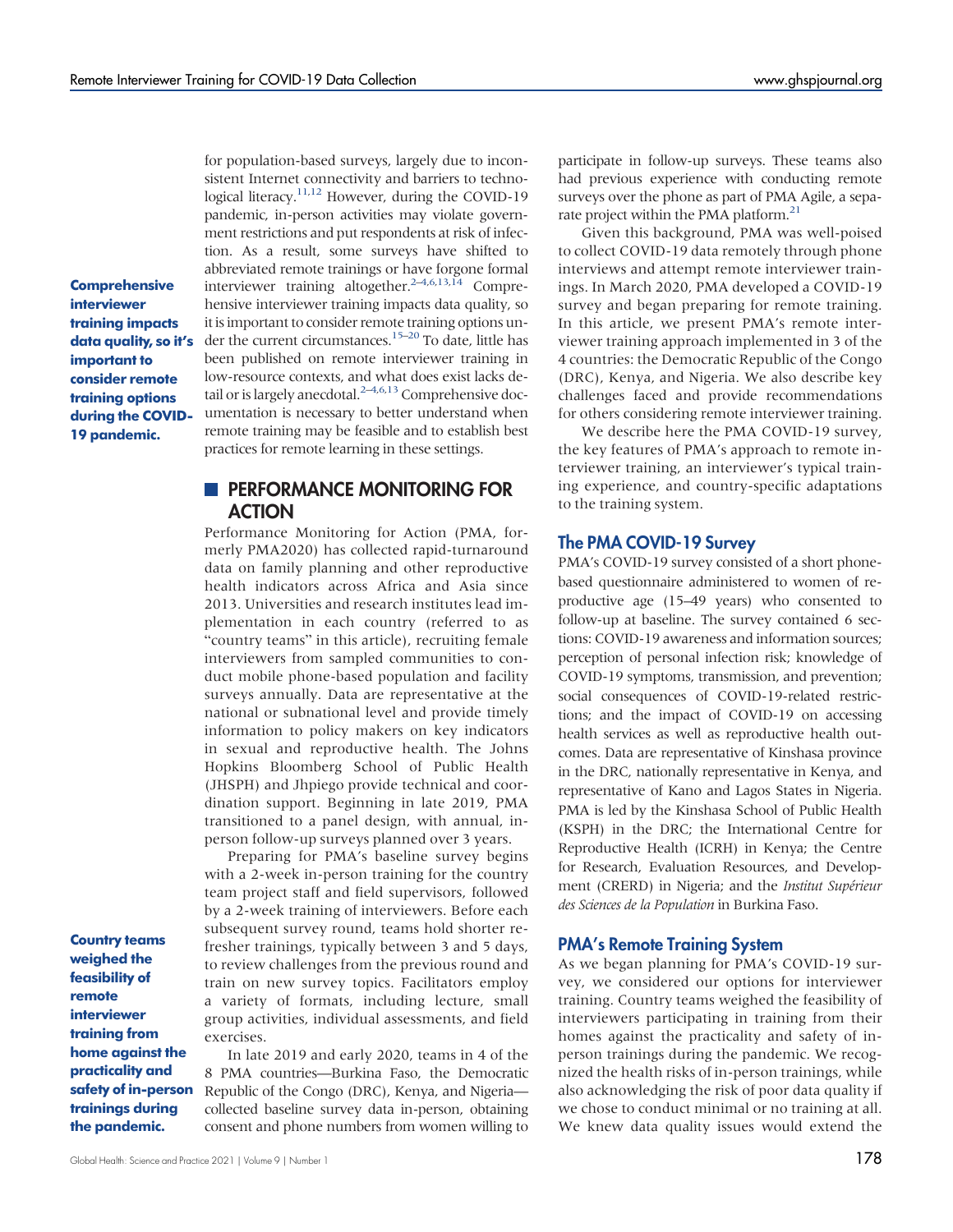cleaning phase for urgently needed data, thus limiting the survey's overall utility. Ultimately, teams in the DRC, Kenya, and Nigeria elected to conduct training remotely, with technical support from JHSPH staff and an independent learning consultant.

As training approached in Burkina Faso, new COVID-19 cases waned, and government restrictions relaxed. As such, the Institut Supérieur des Sciences de la Population proceeded with in-person, socially distanced training following PMA's standard training procedures. We do not present information here on this latter approach.

Recognizing that interviewers had limited familiarity with online learning, our goal was to develop a training system that mimicked the inperson experience. This included sharing content through video lectures, reinforcement through small group activities, evaluation through electronic assessments, and active monitoring via one-on-one phone calls between facilitators and interviewers. Interviewers accessed all training materials from PMA smartphones also used for data collection. To reduce interviewers' learning burden, we relied on platforms with which they were already familiar, namely WhatsApp, Google Drive, Open Data Kit, and YouTube.

Each country team had its own distinct training system, based around 3 types of WhatsApp groups, named, "Info," "My Group," and "Q&A," for information-sharing, small group work, and asking questions, respectively (Figure 1). The WhatsApp "Info" group served as the "training room," or the central location where interviewers could follow along with the training agenda and

access training content. It was designed as a unidirectional group, where only the lead trainer and facilitators could post. This made the group the centralized place for information-sharing, whereas the "Q&A" and "MyGroup" WhatsApp groups were designed for bidirectional exchange and interaction between interviewers and facilitators.

At the start of each training day, lead facilitators began with a virtual roll call in the "Info" group and posted an image of the day's agenda. They then shared links to the training content for each session, which video lectures previously recorded and uploaded to the PMA YouTube channel, as well as activity instructions, and links to individual assessments. They posted training content to the "Info" group in the order given in the agenda, with time between each post for interviewers to watch the videos or complete the activity. If interviewers had questions, they posted them to the "Q&A" WhatsApp group. Small group activities were completed in their assigned "My Groups" WhatsApp group. Interviewers completed assessments using Open Data Kit or GoogleForms that facilitators then graded. The lead trainer moderated the "Q&A" group and coordinated with facilitators moderating the "MyGroups" and grading assessments to post any information that was relevant to all interviewers to the "Info" group.

Knowing that Internet connectivity would pose a challenge, country teams downloaded backup copies of training content to the interviewers' smartphones via the Google Drive app before distributing the smartphones to interviewers. We also did not include any live sessions

Because Internet connectivity would pose a challenge, country teams distributed print manuals, adapted training to include recorded, not live, sessions, and designed training lectures to be 20 minutes or less.



FIGURE 1. The Remote Interviewer Training System for the Performance Monitoring for Action COVID-19 Survey, March 2020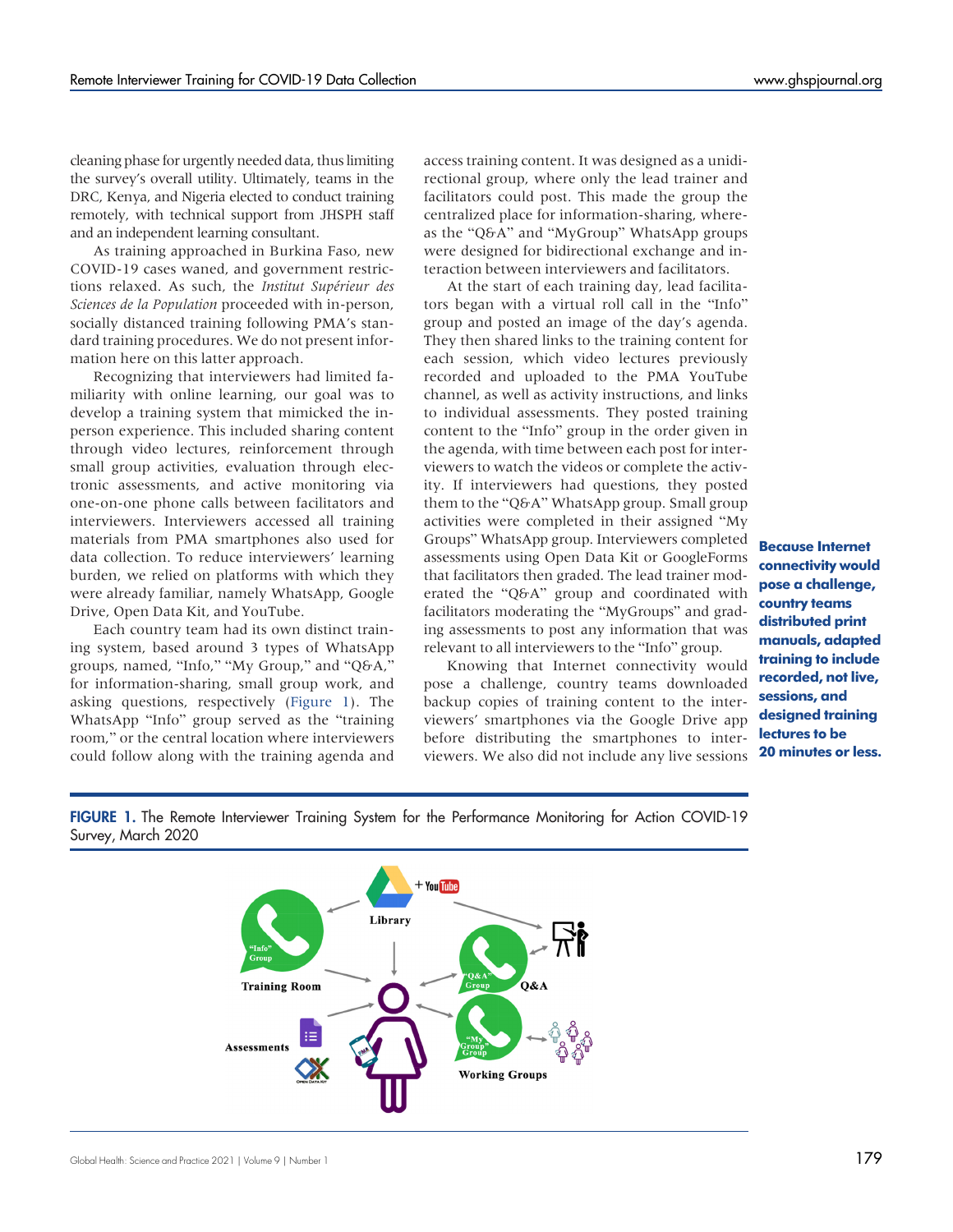in the original training design, though some country teams chose to add group video calls as their Internet connection permitted. We distributed printed training manuals to ensure that interviewers had a reference text while watching videos and completing activities, and as a final backup option if all technology failed. Given the pressing need for these data, we accelerated training material development by having JHSPH staff and the independent consultant create ready-toimplement training lectures and activities, with options for country-specific adaptation. We designed training lectures to be no longer than 20 minutes and made them as interactive and participatory as possible, given the virtual setting. Remote trainings in all 3 countries took place over 3 consecutive days between May and July 2020. Details of the training experience from an interviewer's perspective are shown in the [Box.](#page-3-0)

#### Country-Specific Adaptations

While adhering to the general training system described above, each country team adapted aspects of this remote approach to make it more effective in their context. In Kenya, ICRH recruited all available interviewers who participated in the baseline survey (n=282). They sent preloaded smartphones and training manuals via courier service to reduce infection risk. Given the large team, ICRH developed a cascading training approach, starting with a remote training of trainers (TOT) that included participation from experienced PMA Agile interviewers and field supervisors. The TOT followed the general remote training model as described. For interviewer training, each county organized separate trainings with its own WhatsApp groups "Info," "MyGroup," and "Q&A." Field supervisors who had participated in the TOT moderated the county-specific groups and sent questions they could not answer to the TOT "Q&A" group. They relayed responses back to interviewers via the county groups, thus standardizing training content for all interviewers.

In the DRC, KSPH recruited a subset of 25 interviewers who had participated in the baseline survey and/or PMA Agile. To translate the COVID-19 questionnaire into Lingala, a language not widely written, the team invited interviewers to participate in a pretraining competition. Interviewers submitted audio files of their questionnaire translations in Lingala. The central team reviewed submissions and sent the most accurate and specific translations to all interviewers as the standard translation for each question.

In Nigeria, CRERD recruited a subset of 10 interviewers in Kano State and 21 in Lagos State, all of whom participated in baseline data collection. They also recruited 2 supervisors from Kano State and 4 from Lagos State to manage teams of interviewers during training and data collection. Field coordinators for each state distributed preloaded smartphones and training manuals, rather than asking interviewers to come to a central location and risk infection. The team translated the COVID-19 questionnaire into Pidgin, Hausa, and Yoruba. Daily, live group video

<span id="page-3-0"></span>BOX. An Interviewer's Typical Experience with Remote Training for the Performance Monitoring for Action COVID-19 Survey

- 1. **Receive physical materials:** Included a printed training manual and configured smartphone, with copies of training materials synced locally for offline viewing on Google Drive. For ease of access, we added shortcuts of the Google Drive training folder and other relevant applications to the home screen of each phone.
- 2. **Orient to remote training system:** Facilitators shared the day's agenda in the unidirectional WhatsApp "Info" group, pushing content for each session in chronological order throughout the training day. Training tools had unique identification numbers corresponding to the day and sequence of the session. Interviewers accessed tools from links shared by WhatsApp group or by searching by identification numbers in Google Drive.
- 3. Learn content: Interviewers watched videos, pausing for pop quizzes and reminders to review their training manual.
- 4. **Apply content and evaluate understanding:** Facilitators shared pre-designed activities in the WhatsApp "Info" group, such as practicing survey introduction with a member of the interviewer's household or another interviewer over the phone. Interviewers completed activities and took daily Google Forms or Open Data Kit quizzes and received automatic grading and individualized feedback.
- 5. **Ask questions and receive support:** Interviewers asked questions and received responses via multidirectional exchange on the WhatsApp "Q&A" group. They communicated in smaller WhatsApp groups called "MyGroup [#]" for direct support from facilitators. Field supervisors tracked progress and comprehension via a shared spreadsheet that centralized data on homework completion and quiz scores. Supervisors followed up with interviewers by phone as needed.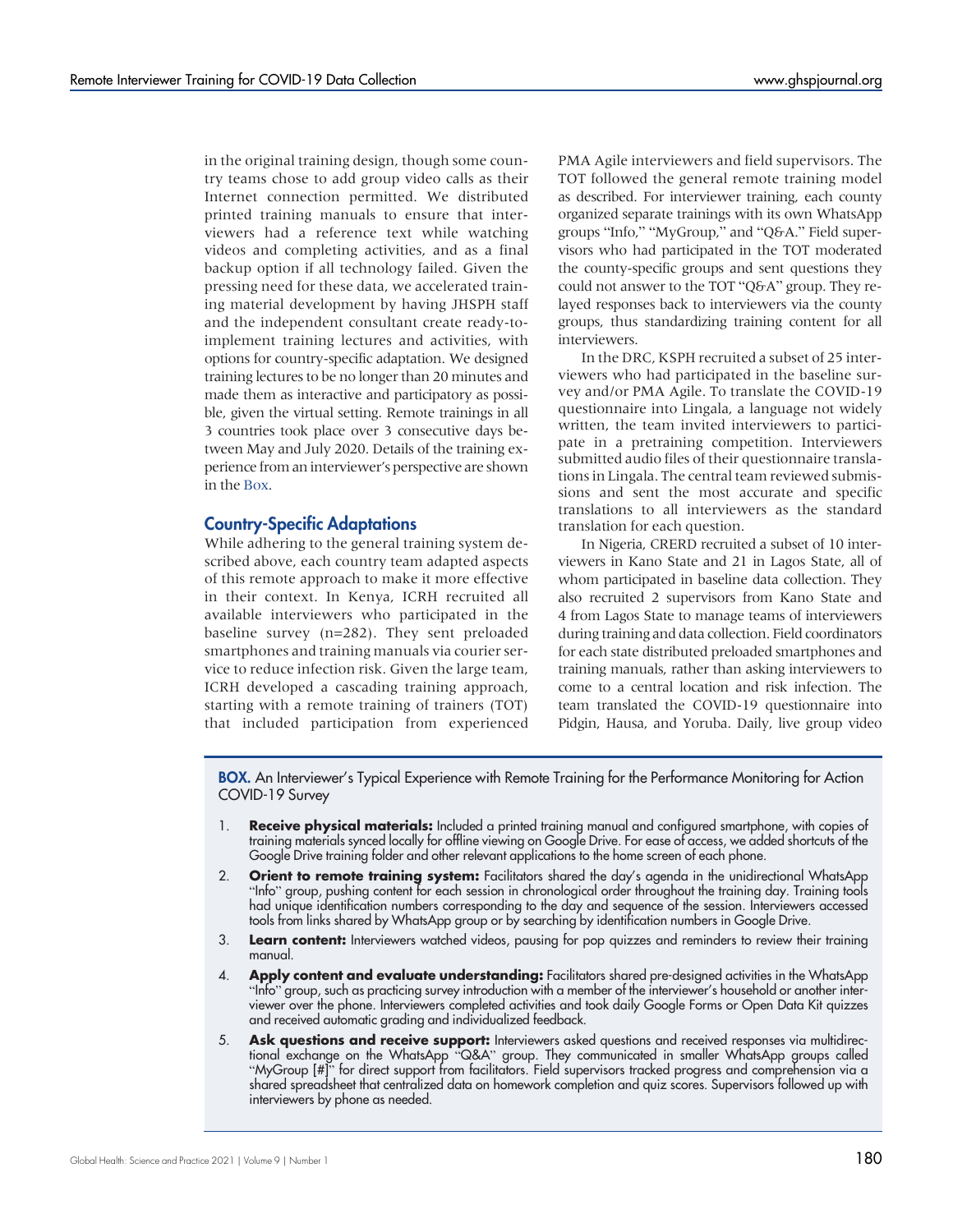calls enabled interviewers to socialize and discuss training content further. CRERD continued using the WhatsApp "Q&A" group during data collection to reinforce learning and enhance general communication.

# **EX CHALLENGES TO REMOTE TRAINING**

In the implementation of our remote training system, we encountered 3 central challenges. We describe these challenges and our attempts to address these issues in real-time.

## How Do We Rapidly Prepare Remote Training Facilitators in Each Country?

Country teams already had extensive experience leading in-person interviewer trainings, but facilitating a virtual training required additional skills. Given the urgent need for the data, we knew we had limited time to support this learning. Acknowledging the time constraints, how could we help build facilitators' confidence with virtual training?

In an attempt to reduce the learning burden on facilitators from the beginning, we designed a training system that leveraged participants' existing technological knowledge, using applications like WhatsApp that most interviewers and facilitators already used. In Kenya, the ICRH team built in additional experience by having interviewers who had conducted remote surveys under PMA Agile participate in the TOT and then serve as lead facilitators for the remote, county-level trainings. In the DRC, where the KSPH team was particularly concerned about interviewers' comfort using WhatsApp, facilitators pretested a prototype of the remote training system even before deciding to adopt a remote approach. This increased facilitators' confidence in using the training system while improving the overall design.

Still, we acknowledge that the preparation process was not perfect, and we omitted steps that could have helped country teams better prepare their trainings. Country teams expressed post-training that they would have benefited from an introductory webinar presenting the training system in its entirety and how we envisioned it being used. Due to time constraints, we instead provided this information in piecemeal, usually over email. This created confusion about the intended order of training sessions, which training sessions we envisioned country teams' adapting or creating, and duplication of efforts between JHSPH staff and country teams. We also did not provide sufficient training on new tools introduced as part of the remote training approach. For example, we introduced Google Forms for virtual assessments but did not offer guidance on how to use it. As a result, some country teams did not know about key features that made it ideal for remote learning, such as automatic grading and immediate question-by-question feedback, until later in the training.

# How Do We Ensure That Interviewers Are Able to Fully Participate in the Training?

We were uncertain of the extent to which interviewers would be able to participate in training from their homes. We were particularly worried about Internet connectivity, which ranged from generally stable with sufficient bandwidth to frequent outages and low bandwidth. We were also concerned about interviewer availability, given other household obligations for which women are often responsible.

In response to Internet connectivity concerns, we invested early in testing the technology necessary for remote training, while also preparing several **To try to reduce the** backup options for when the Internet inevitably failed. In the overarching training system, country teams downloaded offline copies of all training materials to the smartphones ahead of distribution. In Nigeria, the team conducted a 2-stage verification by ensuring that videos were playing offline before and after delivering phones to interviewers. Interviewers could also view videos via PMA's YouTube channel, which automatically adjusts streaming quality based on available bandwidth. Hard copies of the training manuals served both as a reference text and an additional low-tech option for learning.

Recognizing that competing household priorities was also not an insignificant challenge for a group of female interviewers, all teams adopted a strategy developed by ICRH. This approach allowed interviewers to go through a day's training at their own pace, while requiring everyone to finish all sessions for the day by a designated time. Interviewers thus had the flexibility to fit training around household responsibilities, while still benefitting from synchronous learning. ICRH also implemented a roll call to start each training day, where a facilitator asked interviewers to virtually raise their hand by sending a hand emoji to the WhatsApp "Q&A" group, acknowledging they were online and ready to start training ([Figure 2](#page-5-0)).

## How Do We Ensure Interviewers Are Actually Learning?

Beyond basic participation, we saw evaluation of interviewer performance as another central

facilitators' learning burden, we designed a training system that leveraged participants' existing technological knowledge by using apps that most interviewers and facilitators already used.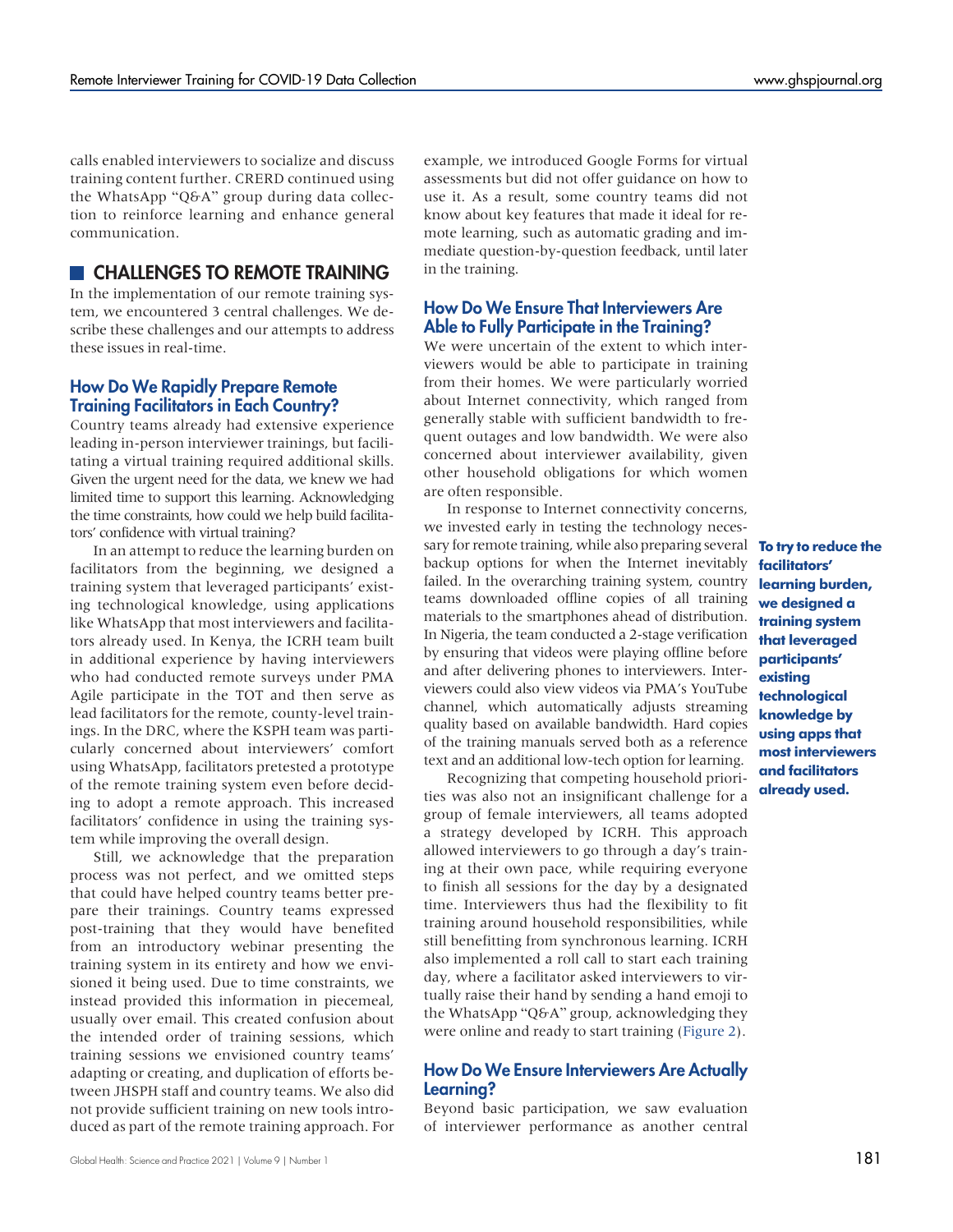<span id="page-5-0"></span>FIGURE 2. Screenshot of the Virtual RollCall Implemented by the International Centre for Reproductive Health in Kenya to Assess if Interviewers Were Present and Following the Remote Training

| 9:57 <sup>*</sup> 11 ■ M                                                         | $\bullet$ $\bullet$     |
|----------------------------------------------------------------------------------|-------------------------|
| *Q&A* H = Covid 19<br>IGRH Jeff Latin Latin Miles aftend                         |                         |
| +254 793 308488 ~ emily shose: ial.                                              |                         |
|                                                                                  | $8:05$ am               |
| +284 PLI Jan and + bud modes 223                                                 |                         |
|                                                                                  | $8:05$ am               |
| 4214 WILDRING HALLANDS JULIUM JMB                                                |                         |
|                                                                                  | $8:06$ am               |
| <b>+254 750 818891</b>                                                           | - filosof, de destroyo. |
| You<br>We will start confirming out attendance<br>by 8:30am by raising our hands |                         |
|                                                                                  | $8:06$ am               |
| +114 PH DENT mearch in spreads.                                                  | $8:06$ am               |

challenge. How could we ensure that interviewers understood and retained the material they accessed remotely?

As part of the training system, we created quizzes in Google Forms and Open Data Kit and tracked performance with a shared spreadsheet. In addition, country teams developed ways to routinely gauge interviewer comprehension. The CRERD team used the small-group format of the WhatsApp "MyGroups" to delve deeper into confusing topics. Live evening debriefs over video call covered lingering issues that could not be resolved in these small groups. The review meetings served both to clarify content for interviewers and also to verify comprehension. For example, when interviewers raised questions, the facilitator randomly chose another interviewer to respond before providing further clarity.

In the DRC, the KSPH team announced at the beginning of training that 2 interviewers would be selected at the end of each training day to provide a daily summary the following morning. This created an incentive for interviewers to complete the day's training on time, clarify any confusing points, and be prepared if they were selected to report out the next day. Finally, all teams acknowledged that despite the numerous options for tracking learning virtually, the best way to support struggling interviewers was often still to call them and provide one-on-one support.

## **LESSONS LEARNED**

We share our approach and the challenges we faced in implementing remote interviewer trainings for a COVID-19 survey in the DRC, Kenya, and Nigeria. We hope this information will assist other groups planning data collection activities during the pandemic. To this effect, we discuss below 2 overarching lessons learned from the experience.

## Acknowledge Trade-offs Between Country Ownership and Timelines

Given that the data were urgently needed, we struggled with the tension between (1) fostering local ownership over training design and (2) meeting timelines for data collection. Centralized decision making by JHSPH staff in the name of efficiency led to some confusion that impacted training quality. An incomplete understanding of why we chose certain training tools made it difficult for country teams to decide which approaches to implement and how best to adapt them to their contexts. When there was time for country adaptation, it was also evident that teams' additions improved interviewer participation and knowledge retention. Daily virtual roll calls, random interviewer selection to provide daily summaries, and live video calls all enhanced the overall training experience by ensuring participation, assessing comprehension, and building a sense of in- and cross-country comradery. Although we have little information on remote interviewer trainings, we know from the literature on interviewer training more generally that these factors are associated with better interviewer perfor-mance and improved data quality.<sup>16–[18](#page-8-16)</sup>

Given this, we wished we had invested more time upfront toward greater inclusivity in the training design process. A core tenet of PMA's design centers on promoting country team autonomy in survey implementation over time. We approached remote training development with this goal in mind, and yet still struggled. Ideally, JHSPH staff and the learning consultant would have cocreated the training system with country

Country teams developed different ways to gauge interviewers' comprehension, including small group discussions via Whatsapp and recorded, live debriefs via video call.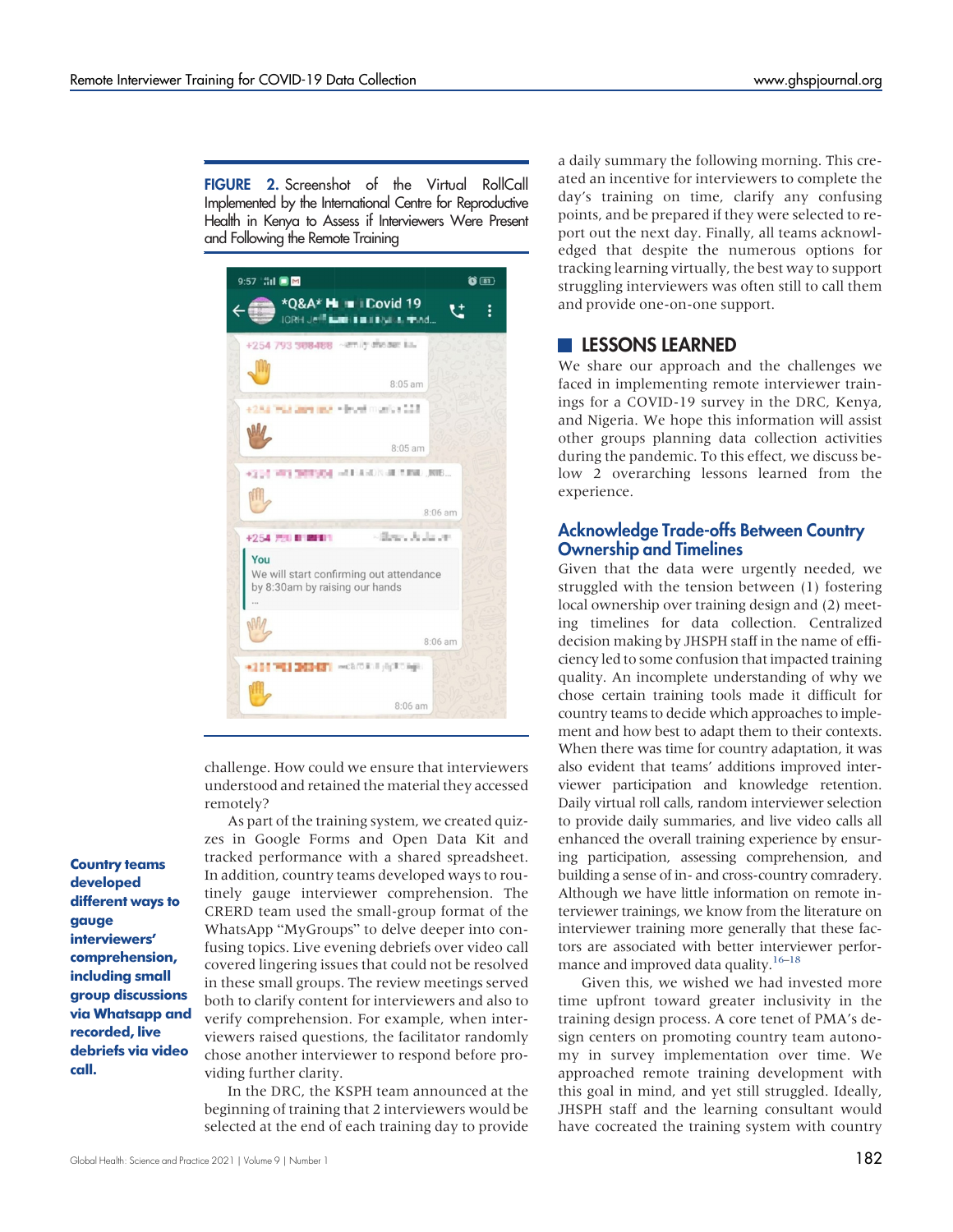team facilitators. We would have taken more time to coach country teams on the proposed approach and the logic behind the design choices, and we would have created more space for feedback and new design options by country teams.

We recognize that this polarity is not unique to PMA nor is it unique to remote learning. However, circumstances like the COVID-19 pandemic that necessitate remote learning in lowresource contexts will likely only exacerbate this common tension further. As such, we recommend that others facing similar constraints model the importance of a minimal viable product for content creation[.22](#page-8-17) The minimal viable product concept originated in business, as a way for technology startups to bring new technology to market faster by introducing a product once it met minimal useability and functionality standards. This process accelerated users' access to a functional product while allowing designers to collect user data to make iterative product improvements. Promoting the concept of a minimal viable product in the context of remote training design is helpful because it demonstrates that imperfect, unpolished materials can be created in less time, while still being effective for learning. We also suggest that training system designers invest their time engaging with country teams earlier in the planning, specifically by organizing a facilitator orientation session to introduce the system and get feedback before getting into the details of content creation. When data are urgently needed, an honest and collaborative assessment of the trade-off between local ownership and efficiency is even more critical, along with creative solutions to strike a balance between the 2 sides of the polarity.

# Thoughtful Consideration Over a Uniform Approach

We summarize our identified advantages and limitations of remote compared to in-person trainings, along with factors to consider when deciding on an approach [\(Table\)](#page-6-0). Remote training conveys some advantages over in-person training under specific circumstances. Most fundamentally, it allows for some level of interviewer training with minimal added infection risk. Secondary benefits of remote learning among our global team included increased confidence in using the tools of remote learning and easier cross-country and cross-language collaboration to improve the overall training design. **unpolished** Having training content recorded also meant that **materials can be** interviewers could watch training lectures multiple **created in less** times to increase retention.

Promoting the concept of a minimal viable product in the context of remote training design is helpful because it demonstrates that imperfect, time, while still

Nonetheless, it is important to acknowledge **being effective for** the limitations of remote trainings and that in- learning.

<span id="page-6-0"></span>TABLE. Advantages and Limitations of Implementing Remote Interviewer Trainings and Factors to Consider When Deciding on Approach

| <b>Remote Training Advantages</b>                                                                                                                                                                                                                                                                                                                                                                                                                                                                                                                                                                                                                              | <b>Remote Training Limitations</b>                                                                                                                                                                                                                                                                                                                                                                                                                                  |
|----------------------------------------------------------------------------------------------------------------------------------------------------------------------------------------------------------------------------------------------------------------------------------------------------------------------------------------------------------------------------------------------------------------------------------------------------------------------------------------------------------------------------------------------------------------------------------------------------------------------------------------------------------------|---------------------------------------------------------------------------------------------------------------------------------------------------------------------------------------------------------------------------------------------------------------------------------------------------------------------------------------------------------------------------------------------------------------------------------------------------------------------|
| • Allows some interviewer training safely during a global pandemic<br>• Builds confidence, skills, and familiarity with remote training, to<br>leverage future remote learning if necessary<br>• Enables cross-country and cross-language knowledge sharing to<br>create standardized materials<br>• Enables participants to watch prerecorded content multiple times and<br>on their own schedule                                                                                                                                                                                                                                                             | • Requires preparing multiple back up options in anticipation of<br>Internet connectivity or technology issues<br>• Necessitates additional training in remote facilitation for<br>training facilitators<br>• Limits opportunities for organic learning from discussion or<br>practical application<br>• Demands significant human resources to design, develop, and<br>deploy the training system<br>• Requires group tolerance for the risks and potential delays |
| <b>Ideal Circumstances for Remote Training</b>                                                                                                                                                                                                                                                                                                                                                                                                                                                                                                                                                                                                                 | <b>Circumstances That Do Not Favor Remote Training</b>                                                                                                                                                                                                                                                                                                                                                                                                              |
| • Access to at least an intermittent Internet connection<br>• Ability to distribute select materials to interviewers, such as a training<br>manual and smartphone, to engage in remote learning<br>• An established and cohesive field team, enabling an environment<br>conducive to attempting new ways of learning<br>• Experienced interviewers, with sufficient background knowledge on<br>protocols and survey content to minimize training time<br>• Simple survey content that builds on interviewers' previous<br>experiences<br>• Familiarity across the study team with at least a few common<br>applications that could be used for remote learning | · Internet connection is unavailable or unreliable for large<br>portions of training time<br>• Printed materials and common familiar applications cannot<br>be ensured<br>• Field team is new, or trust and familiarity are still being<br>developed across a team<br>• Training content is lengthy or significantly complex<br>• In-person practical application is essential to learning                                                                          |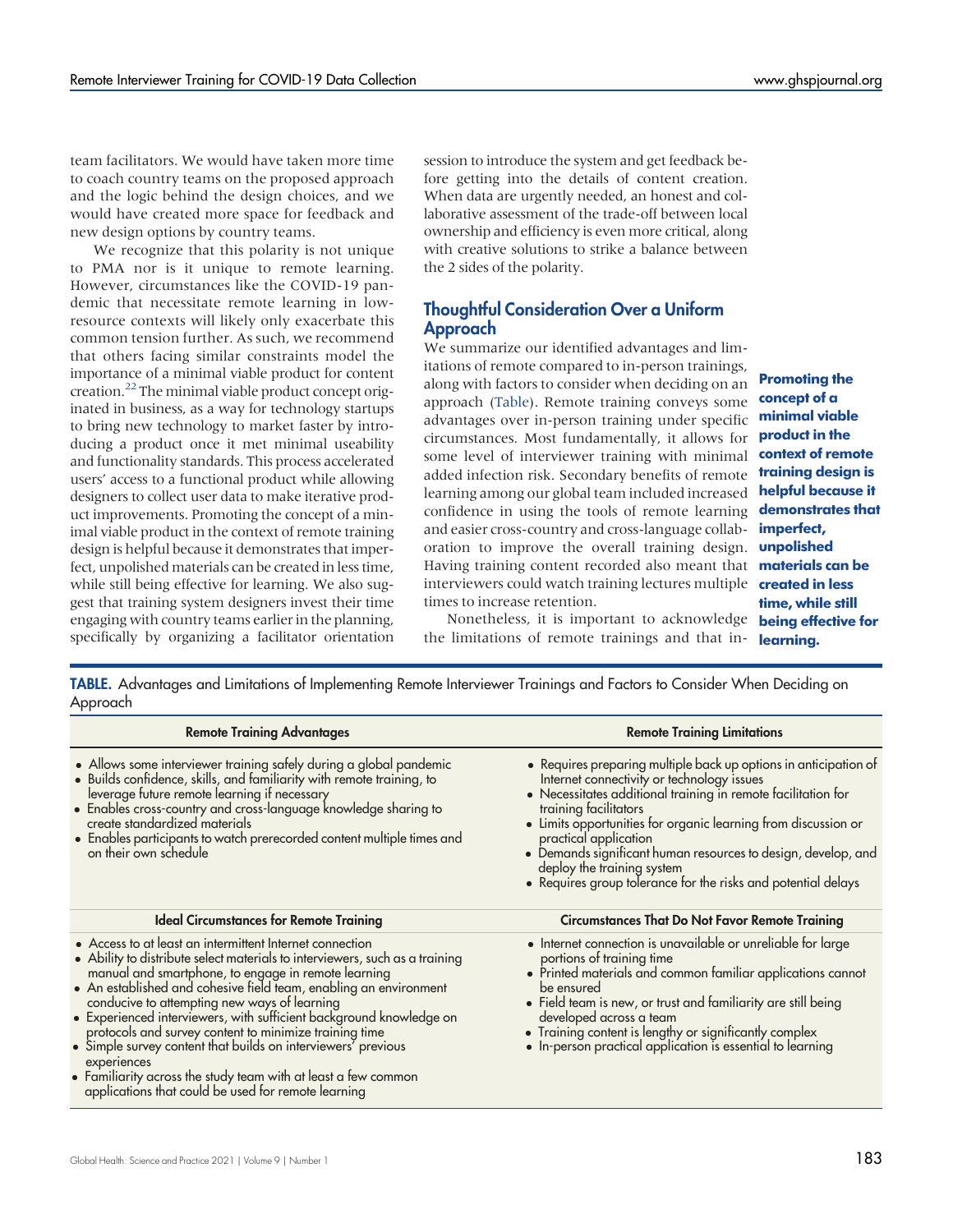person learning has significant pedagogical advantages. These include easier observation of learner engagement, greater flexibility to address learners' needs throughout training, more opportunities for organic discussion and practical exercises, and greater socialized learning alongside other learners.[15](#page-8-12)–[17](#page-8-18)[,23](#page-8-19) Other groups implementing COVID-19 surveys with remote interviewer training have also noted disadvantages to self-directed learning in the home environment compared to in-person trainings. $6,14$  $6,14$  Finally, others considering implementing a remote approach should be aware of the extensive time investments needed to develop an effective virtual training, especially if aiming for standardization across geographies.

In terms of factors that enable successful remote learning, our ability to effectively mitigate many of the challenges above was largely due to PMA's structure and history as a project. We have invested considerable time and resources into interviewer training and fostering an environment of collaboration across the project. Most interviewers remain with the project over many survey rounds, meaning those who participated in the COVID-19 survey had substantial existing knowledge of PMA survey protocols, research ethics, and phone-based data collection. Country teams have also made significant efforts to develop a strong sense of community among field teams, which undoubtedly contributed to interviewer confidence in attempting a new way of learning. Guidelines on conducting remote interviewer trainings from the World Bank, Innovations for Poverty Action, and Abdul Latif Jameel Poverty Action Lab likewise note the importance of having an experienced and cohesive field team as well as familiar, easily accessible technology. $4,6,13,14$  $4,6,13,14$  $4,6,13,14$  $4,6,13,14$  Though critical to PMA's success with remote learning, these factors may not be present or feasible for other largescale surveys.

For these reasons, we do not advocate for systematically replacing in-person trainings with remote learning. Instead, thoughtful consideration of the specific circumstances and the project's available resources are needed when deciding on the feasibility of conducting interviewer trainings remotely. Indeed, JHSPH staff and principal investigators in each country discussed the above considerations early in the planning process, and colleagues in Burkina Faso ultimately decided to hold an in-person training. The team explained that Internet connectivity was not consistent or reliable enough even in the capital of Ouagadougou for remote training to be a viable option. In their case, an in-person training with strict safety and infection protocol measures was feasible and still safe. Everyone

who attended training was given masks and hand sanitizer and instructed to remain appropriately spaced. Instead of large plenaries, the team held training in small groups and worked outdoors whenever possible. Survey teams implementing in similar settings during the COVID-19 pandemic may want to consider such an approach. Under more typical circumstances, teams implementing a survey for the first time or with entirely new interviewers should also think about extending in-person trainings with remote learning, rather than replacing them entirely.

# **CONCLUSION**

This article demonstrates that when data are urgently needed and in-person interviewer trainings are not possible, a well-designed remote training can be an effective replacement in low-resource contexts in sub-Saharan Africa. Development of our remote training approach was not without challenges, including difficulties rapidly preparing for remote facilitation, and ensuring interviewer participation and comprehension from home. Critical factors to the success of our design include an experienced and cohesive team of facilitators and interviewers, the ability to rapidly distribute select physical training materials, and interviewer access to an intermittent Internet connection at a minimum. Although we do not advocate for systematic replacement of in-person trainings with remote learning, demonstrating that a remote approach is possible in these settings is an important step toward ensuring the availability of highquality data during the COVID-19 pandemic.

Acknowledgments: We thank Performance Monitoring for Action field supervisors and interviewers who led and participated in remote interviewer training. We appreciate their commitment to making training a success during a challenging time. We also acknowledge Johns Hopkins Bloomberg School of Public Health staff who devoted considerable effort to creating high-quality training materials quickly and the particular support of Blake Zachary and Shulin Jiang.

Funding: The Bill & Melinda Gates Foundation supported this work under grants OPP1198339 and OPP1198333.

Author contributions: ST led the conceptualization and drafting of the manuscript and revision process, including coordinating feedback and input from the other authors. SA led the design of the global remote training system and drafted key sections of the manuscript, including the box and table. SOA led the design of remote training in Nigeria and codrafted the section on Nigeria's country-specific adaptations to the system along with II. He also provided specific examples of training design innovations from Nigeria presented in the manuscript. PA led the design of remote training in the DRC and drafted in French the section on the DRC's country-specific adaptations to the system before ST translated into English. He also provided specific examples of training design innovations from the DRC that are presented throughout the manuscript. II co-led the design of remote training in Nigeria and contributed to the section on Nigeria's country-specific adaptations. AM led the design of remote training in Kenya and contributed to the section on Kenya's country-specific adaptations, providing detailed examples of training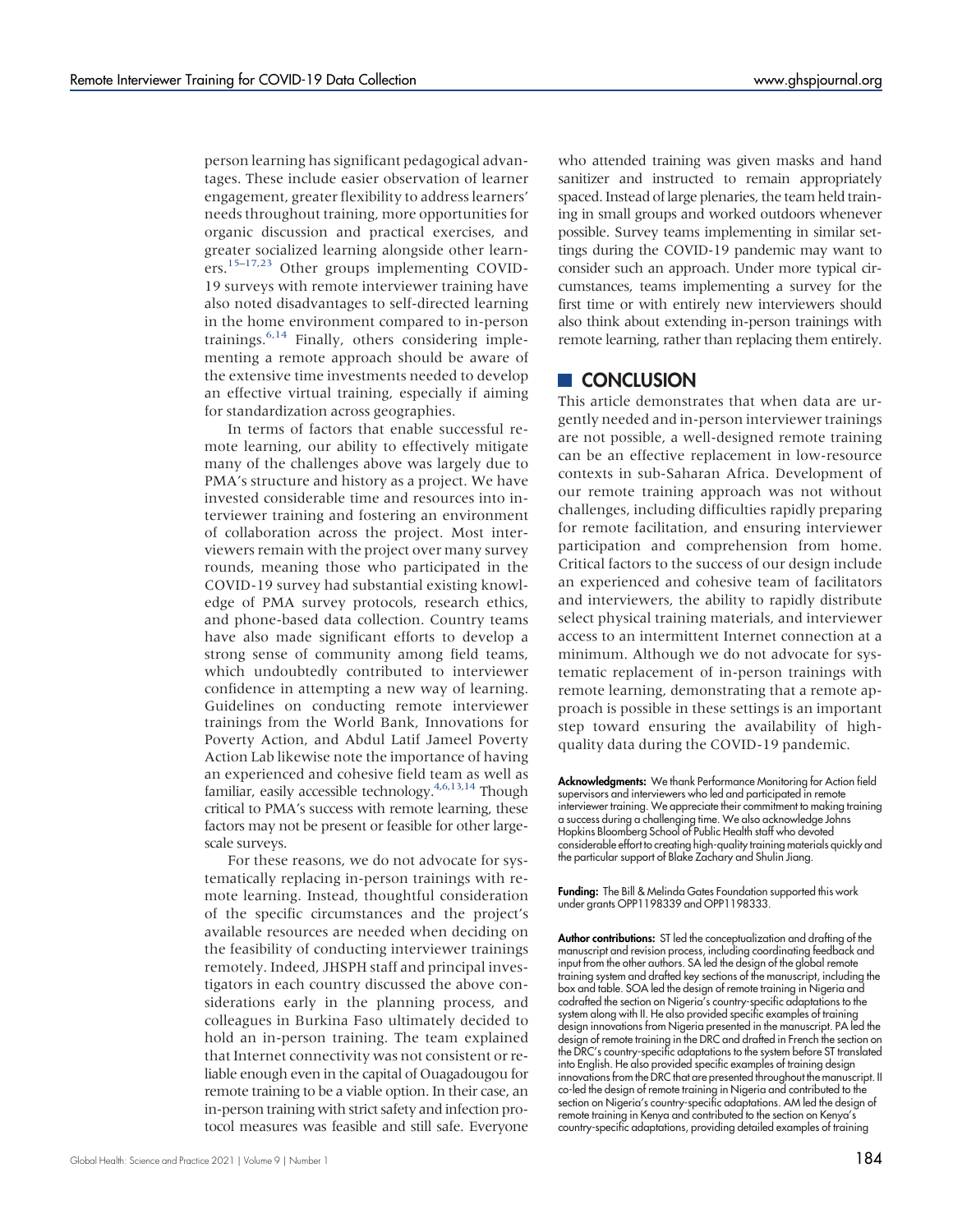design innovations from Kenya. EL provided technical support in standing up the remote training system across all three countries. She also provided edits to the overall structure, flow, and logic of the manuscript over multiple reviews, including heavy editing for overall clarity. CM provided technical support in standing up the remote training system across all three countries. She also provided guidance on overall conceptualization, structure, and flow of the manuscript and participated in multiple rounds of review. PA provided technical support in standing up the remote training system across all 3 countries. He also provided guidance on overall conceptualization, structure, and flow of the manuscript and participated in multiple rounds of review.

Competing interests: None declared.

#### **REFERENCES**

- <span id="page-8-1"></span>1. Asanov I, Flores F, Mckenzie DJ, Mensmann M, Schulte M. Remote-Learning, Time-Use, and Mental Health of Ecuadorian High-School Students During the COVID-19 Quarantine. World Bank; 2020. Accessed August 25, 2020. [https://www.poverty-action.org/sites/](https://www.poverty-action.org/sites/default/files/publications/Remote-learning-Time-Use-and-Mental-Health-of-Ecuadorian-High-School-Studentsduring-the-COVID-19-Quarantine.pdf) [default/files/publications/Remote-learning-Time-Use-and-Mental-](https://www.poverty-action.org/sites/default/files/publications/Remote-learning-Time-Use-and-Mental-Health-of-Ecuadorian-High-School-Studentsduring-the-COVID-19-Quarantine.pdf)[Health-of-Ecuadorian-High-School-Studentsduring-the-COVID-19-](https://www.poverty-action.org/sites/default/files/publications/Remote-learning-Time-Use-and-Mental-Health-of-Ecuadorian-High-School-Studentsduring-the-COVID-19-Quarantine.pdf) [Quarantine.pdf](https://www.poverty-action.org/sites/default/files/publications/Remote-learning-Time-Use-and-Mental-Health-of-Ecuadorian-High-School-Studentsduring-the-COVID-19-Quarantine.pdf)
- <span id="page-8-7"></span>2. Austrian K, Pinchoff J, Tidwell JB, et al. COVID-19 related knowledge, attitudes, practices and needs of households in informal settlements in Nairobi, Kenya. Preprint. Posted online April 6, 2020. Bull World Health Organ. 2020;6. [CrossRef](https://doi.org/10.2471/BLT.20.260281)
- 3. Banda J, Dube A, Brumfield S, et al. Knowledge and behaviors related to the COVID-19 pandemic in Malawi. Preprint. medRxiv Posted online June 29, 2020. 2020;29. [CrossRef](https://doi.org/10.1101/2020.06.16.20133322)
- <span id="page-8-8"></span>4. Delius A, Himelein K, Pape UJ. Conducting Rapid Response Phone Surveys to Fill Data Gaps. World Bank; 2020. Accessed August 25, 2020. <http://hdl.handle.net/10986/34300>
- 5. Geopoll. Coronavirus in Sub-Saharan Africa: How Africans in 12 Nations Are Responding to the COVID-19 Outbreak. Geopoll; 2020. Accessed August 25, 2020. [https://cdn2.hubspot.net/](https://cdn2.hubspot.net/hubfs/325431/COVID%20Report_April152020.pdf) [hubfs/325431/COVID%20Report\\_April152020.pdf](https://cdn2.hubspot.net/hubfs/325431/COVID%20Report_April152020.pdf)
- <span id="page-8-9"></span>6. Jones M, Khincha R, Kondylis F, Uwamariya L. Practical tips for implementing remote surveys in the time of the Great Lockdown. World Bank Blogs. Accessed August 25, 2020. [https://blogs.](https://blogs.worldbank.org/impactevaluations/practical-tips-implementing-remote-surveys-time-great-lockdown) [worldbank.org/impactevaluations/practical-tips-implementing](https://blogs.worldbank.org/impactevaluations/practical-tips-implementing-remote-surveys-time-great-lockdown)[remote-surveys-time-great-lockdown](https://blogs.worldbank.org/impactevaluations/practical-tips-implementing-remote-surveys-time-great-lockdown)
- 7. Le Nestour A, Mbaye S, Moscoviz L. Phone Survey on the Covid Crisis in Senegal. Center for Global Development; 2020. Accessed August 25, 2020. [CrossRef](https://doi.org/https://doi.org/10.7910/DVN/9XE95F/95RW9C)
- <span id="page-8-2"></span>8. Lopez-Pena P, Austin Davis C, Mushfiq Mobarak A, Raihan S. Prevalence of COVID-19 symptoms, risk factors, and health behaviors in host and refugee communities in Cox's Bazar: a representative panel study. Preprint. Posted online May 11, 2020. Bull World Health Organ. 2020;11. [CrossRef](https://doi.org/10.2471/BLT.20.265173)
- <span id="page-8-3"></span>9. Fall IS, Rajatonirina S, Yahaya AA, et al. Integrated Disease Surveillance and Response (IDSR) strategy: current status, challenges and perspectives for the future in Africa. BMJ Glob Health. 2019;4 (4):e001427. [CrossRef](https://doi.org/10.1136/bmjgh-2019-001427). [Medline](http://www.ncbi.nlm.nih.gov/pubmed/31354972)
- <span id="page-8-4"></span>10. Phalkey RK, Yamamoto S, Awate P, Marx M. Challenges with the implementation of an Integrated Disease Surveillance and Response (IDSR) system: systematic review of the lessons learned. Health Policy Plan. 2015;30(1):131–143. [CrossRef.](https://doi.org/10.1093/heapol/czt097) [Medline](http://www.ncbi.nlm.nih.gov/pubmed/24362642)
- <span id="page-8-5"></span>11. Ahmed A, Nwagwu WE. Challenges and opportunities of e-learning networks in Africa. Development. 2006;49(2):86–92. **[CrossRef](https://doi.org/10.1057/palgrave.development.1100250)**
- <span id="page-8-6"></span>12. Sife AS, Lwoga ET, Sanga C. New technologies for teaching and learning: challenges for higher learning institutions in developing countries. Int J Educ Dev Inf Communication Tech. 2007;3(2):57–67. Accessed January 7, 2021. [http://ijedict.dec.uwi.edu/viewarticle.](http://ijedict.dec.uwi.edu/viewarticle.php?id=246&layout=html) [php?id=246&layout=html](http://ijedict.dec.uwi.edu/viewarticle.php?id=246&layout=html)
- <span id="page-8-10"></span>13. Gupta P. Best Practices: Remote Field Staff Training. J-PAL South Asia at IFMR; 2020. Accessed August 25, 2020. [https://drive.google.](https://drive.google.com/file/d/1M3rj_Hgc_Ha6FFSGW2y3nL25gxkRAAN5/view) [com/file/d/1M3rj\\_Hgc\\_Ha6FFSGW2y3nL25gxkRAAN5/view](https://drive.google.com/file/d/1M3rj_Hgc_Ha6FFSGW2y3nL25gxkRAAN5/view)
- <span id="page-8-11"></span>14. Mezghebe B. 7 ways to conduct a COVID-19 phone survey like IPA. Survey CTO. Accessed August 25, 2020. [https://www.surveycto.](https://www.surveycto.com/case-studies/ipa-recovr-phone-survey/) [com/case-studies/ipa-recovr-phone-survey/](https://www.surveycto.com/case-studies/ipa-recovr-phone-survey/)
- <span id="page-8-12"></span>15. Groves RM, McGonagle KA. A theory-guided interviewer training protocol regarding survey participation. J Off Stat. 2001;17(2):249. Accessed January 7, 2021. [http://www.sverigeisiffror.scb.se/](http://www.sverigeisiffror.scb.se/contentassets/ca21efb41fee47d293bbee5bf7be7fb3/a-theory-guided-interviewer-training-protocol-regardingsurvey-participation.pdf) [contentassets/ca21efb41fee47d293bbee5bf7be7fb3/a-theory](http://www.sverigeisiffror.scb.se/contentassets/ca21efb41fee47d293bbee5bf7be7fb3/a-theory-guided-interviewer-training-protocol-regardingsurvey-participation.pdf)[guided-interviewer-training-protocol-regardingsurvey](http://www.sverigeisiffror.scb.se/contentassets/ca21efb41fee47d293bbee5bf7be7fb3/a-theory-guided-interviewer-training-protocol-regardingsurvey-participation.pdf)[participation.pdf](http://www.sverigeisiffror.scb.se/contentassets/ca21efb41fee47d293bbee5bf7be7fb3/a-theory-guided-interviewer-training-protocol-regardingsurvey-participation.pdf)
- <span id="page-8-15"></span>16. Jansen HAFM, Watts C, Ellsberg M, Heise L, García-Moreno C. Interviewer training in the WHO multi-country study on women's health and domestic violence. Violence Against Women. 2004;10 (7):831–849. [CrossRef](https://doi.org/10.1177/1077801204265554)
- <span id="page-8-18"></span>17. Jaszczak A, Lundeen K, Smith S. Using nonmedically trained interviewers to collect biomeasures in a national in-home survey. Field Methods. 2009;21(1):26–48. [CrossRef](https://doi.org/10.1177/1525822X08323988). [Medline](http://www.ncbi.nlm.nih.gov/pubmed/21796261)
- <span id="page-8-16"></span>18. Link MW. Predicting the persistence and performance of newly recruited telephone interviewers. Field Methods. 2006;18(3):305– 320. [CrossRef](https://doi.org/10.1177/1525822X06287534)
- 19. Meitinger K, Stadtmüller S, Silber H, et al. Fieldwork monitoring in practice: insights from 17 large-scale social science surveys in Germany. Survey Methods: Insights from the Field. 2020;1–13. **[CrossRef](https://doi.org/10.13094/SMIF-2020-00006)**
- <span id="page-8-13"></span>20. O'Brien EM, Black MC, Carley-Baxter LR, Simon TR. Sensitive topics, survey nonresponse, and considerations for interviewer training. Am J Prev Med. 2006;31(5):419–426. [CrossRef.](https://doi.org/10.1016/j.amepre.2006.07.010) [Medline](http://www.ncbi.nlm.nih.gov/pubmed/17046414)
- <span id="page-8-14"></span>21. Tsui A, Anglewicz P, Akinlose T, et al. Performance monitoring and accountability: The Agile Project's protocol, record and experience. Gates Open Res. 2020;4(30):30. [CrossRef.](https://doi.org/10.12688/gatesopenres.13119.2) [Medline](http://www.ncbi.nlm.nih.gov/pubmed/32908964)
- <span id="page-8-17"></span>22. Rancic Moogk D. Minimum viable product and the importance of experimentation in technology startups. Tech Innovation Manage Rev. 2012;23–26. [CrossRef](https://doi.org/10.22215/timreview/535)
- <span id="page-8-19"></span>23. Ali S, Uppal MA, Gulliver SR. A conceptual framework highlighting e-learning implementation barriers. Inf Technol People. 2018;31 (1):156–180. [CrossRef](https://doi.org/10.1108/ITP-10-2016-0246)

#### <span id="page-8-0"></span>En Français

#### Formation à distance des enquêteurs pour la collecte de données sur la COVID-19: Défis et leçons tirées de 3 pays d'Afrique subsaharienne

Messages clés: La formation à distance des enquêteurs dans des environnements à faibles ressources peut être une approche efficace pendant la pandémie de la COVID-19 lorsque les données sont absolument nécessaires et que l'apprentissage en personne n'est pas possible. Nous démontrons que la formation à distance des enquêteurs est possible lorsque les enquêteurs: disposent au moins d'une connexion Internet intermittente, disposent de matériels de supports spécifiques, sont expérimentés et font partie d'une équipe soudée.

#### **ABSTRACT**

Il y a un besoin urgent de données pour informer les efforts de réponse à la pandémie de coronavirus (COVID-19). En même temps, la pandémie a créé des défis pour la collecte de données, dont l'un est la formation des enquêteurs dans le contexte de la distanciation sociale. En Afrique subsaharienne, la